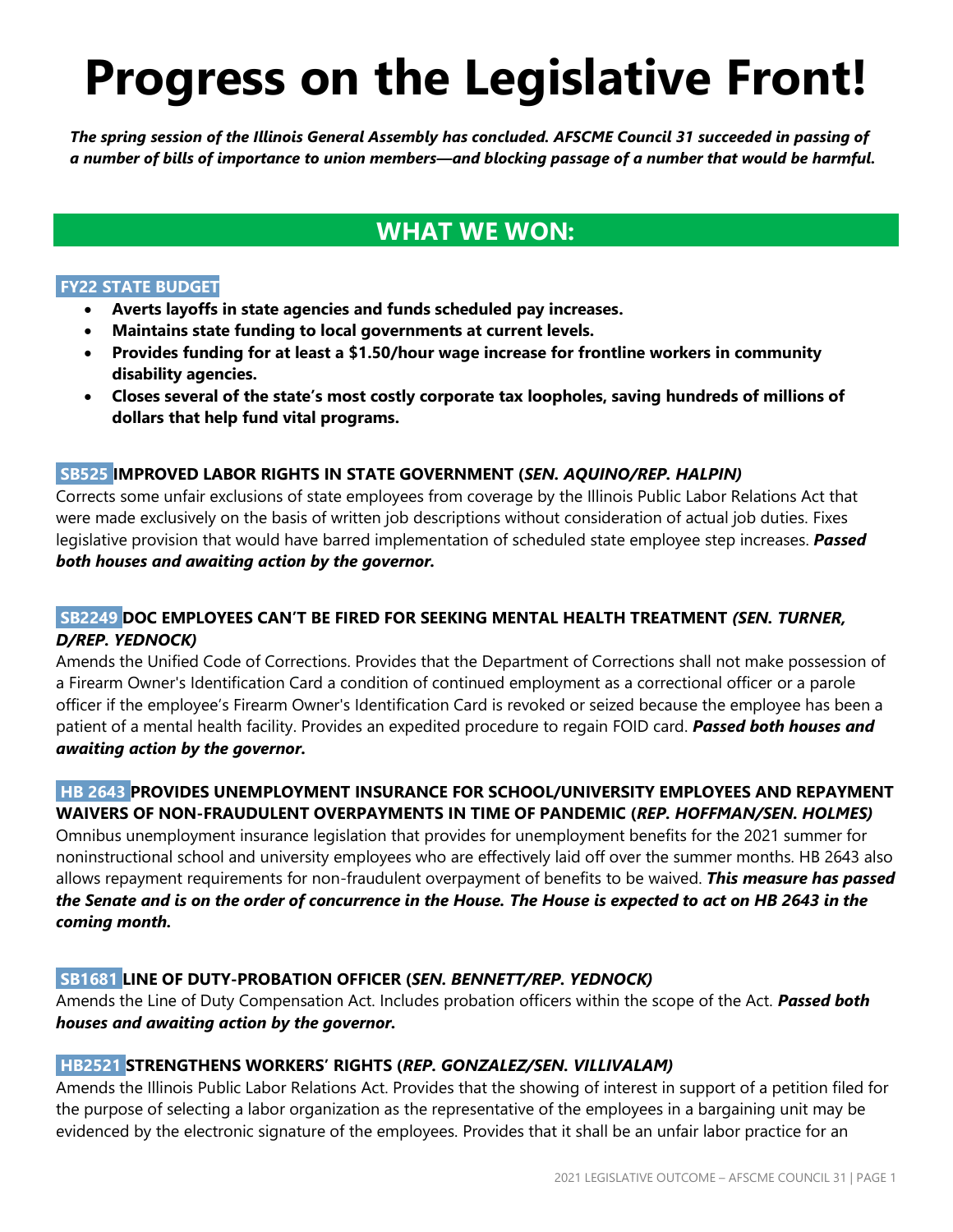employer to promise, threaten, or take any action because of an employee's specified participation in a strike. *Passed both houses and awaiting action by the governor.*

# **SB1771/HB3798 AIDS CNA'S IN IDOC IN MAINTAINING CERTIFICATION** *(SEN. BELT/REP. ANDRADE/REP.GREENWOOD)*

Amends the Health Care Worker Background Check Act. Makes it easier for CNA's employed by an outside vendor, such as Wexford Health Services, in the Illinois Department of Corrections to maintain their certification. *SB 1771 and HB 3798 passed both houses and awaiting action by the governor.*

#### **HB12 EDUC-FAMILY LEAVE ELIGIBILITY (***REP. COSTA HOWARD/SEN. VILLIVALAM)*

Amends various Acts relating to the governance of public schools, public universities, and public community colleges in Illinois. Provides that an employee of a school district, public university, or community college district who has been employed for at least 12 months and who has worked at least 1,000 hours in the previous 12-month period shall be eligible for family and medical leave under the same terms and conditions as leave provided to eligible employees under the federal Family and Medical Leave Act of 1993. *Passed both houses and awaiting action by the governor.*

#### **HB3474 EMPLOYEE REP ON IMRF BOARD** *(REP. HALPIN/SEN. HOLMES)*

Amends the Illinois Municipal Retirement Fund (IMRF) Article of the Illinois Pension Code. Provides that a person who meets the criteria to be an executive trustee may not serve as an employee trustee. Effective immediately. *Passed both houses and awaiting action by the governor.*

#### **SC11 CONSTITUTIONAL AMENDMENT ON WORKERS' RIGHTS (***SEN. VILLIVALAM/REP. EVANS)*

Proposes to amend the Bill of Rights Article of the Illinois Constitution. Provides that employees shall have the fundamental right to organize and to bargain collectively through representatives of their own choosing for the purpose of negotiating wages, hours, and working conditions, and to protect their economic welfare and safety at work. Provides that no law shall be passed that interferes with, negates, or diminishes the right of employees to organize and bargain collectively over their wages, hours, and other terms and conditions of employment, including any law or ordinance that prohibits the execution or application of agreements between employers and labor organizations in the private sector requiring membership in that organization as a condition of employment. *Adopted by both chambers. Will be placed on the ballot for the November 2022 General Election.*

# **HB2766 CITY OF CHICAGO RETIREES CAN JOIN AFSCME RETIREES (***REP.SMITH/SEN. VILLIVALAM)*

Amends the Chicago Municipal Article of the Illinois Pension Code. Provides that all annuitants formerly employed by the City of Chicago, and not just those formerly represented by AFSCME, may authorize the withholding of a portion of his or her annuity for payment of dues to a labor organization. *Passed both houses and awaiting action by the governor.*

#### **HB118 WAGE THEFT-DAMAGES AMOUNT (***REP. GUZZARDI/SEN. VILLA)*

Amends the Illinois Wage Payment and Collection Act. Provides that an employee is entitled to recover damages of 5% (rather than 2%) of the amount of any underpayments in wages for each month following the date of payment during which such underpayments remain unpaid. Effective immediately. *Passed both houses and awaiting action by the governor.*

# **WHAT WE BEAT BACK:**

*We were able to block passage of all bills seeking to reduce or eliminate public employee pension benefits! These bills were either amended to address our concerns or were not called for a vote.*

#### **HB1727 ELIMINATES QUALIFIED IMMUNITY FOR POLICE OFFICERS** *(REP. TARVER)*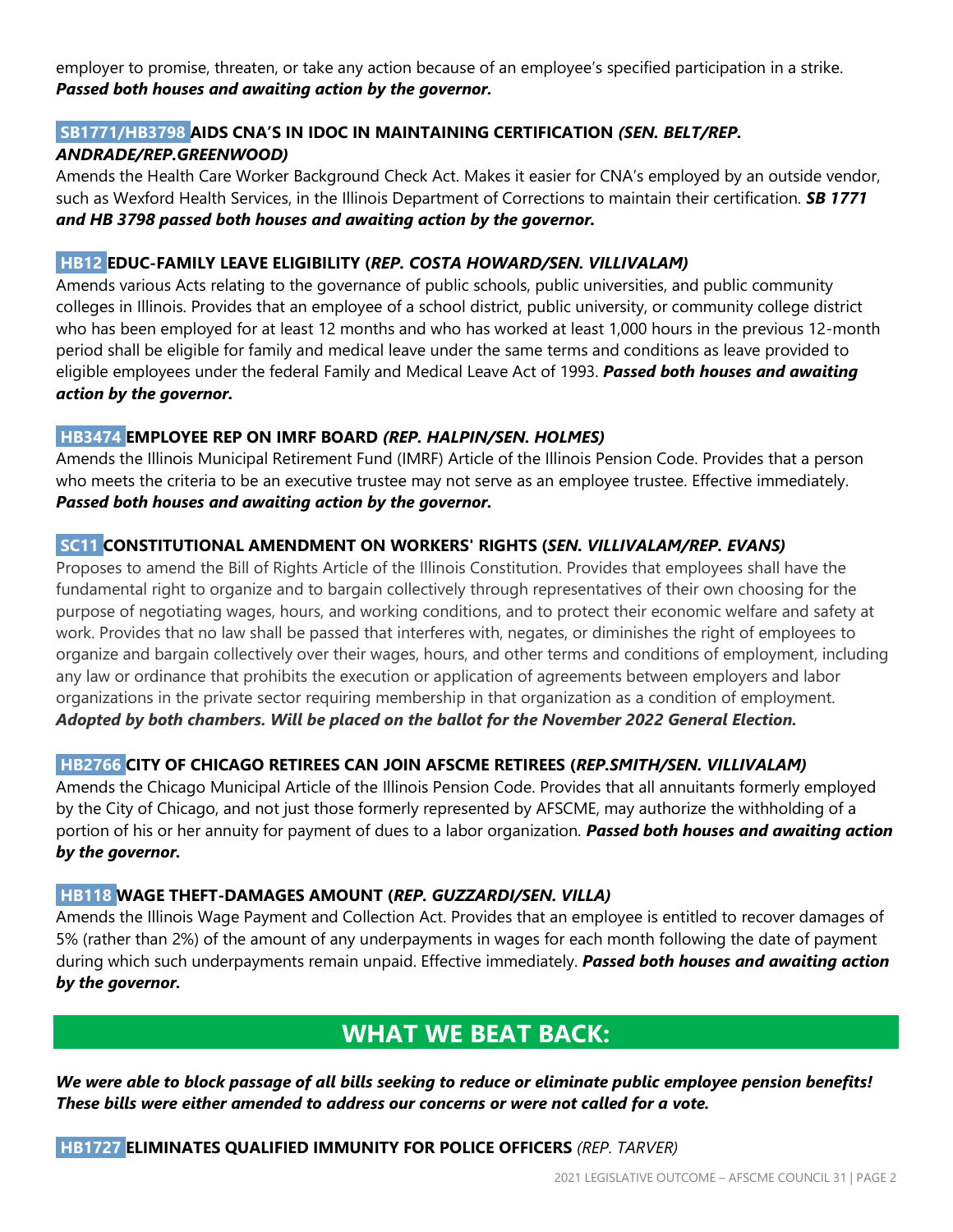Eliminates long-established qualified immunity protection which restricts the ability of any person to file a civil lawsuit against a peace officer for actions taken while performing his or her job. Allows attorney's fees and costs to be awarded to the plaintiff. Would have set a dangerous precedent, undermining qualified immunity for all public employees. *Never called for a vote***.**

# **HB3895 CORRECTIONAL OFFICER MENTAL HEALTH MONITORING** *(REP. LILLY/SEN. HARRIS)*

Provides that the Department of Corrections and the Department of Juvenile Justice shall require their correctional officers to undergo mental health screenings and tests and shall develop rules to monitor and track their interaction with committed persons and to provide for discharge or other assignments for officers who are mentally unable to interact with committed persons. *HB 3895 was amended to remove mandate for employee mental health screenings and requirements to track interactions with offenders. The amended bill only encourages access to mental health treatment for IDOC & IDJJ employees. Passed both houses and awaiting action by the governor.*

## **HB2445 ELECTIONS VOTER PHOTO ID (***REP. DAVIDSMEYER)*

In an attempt to restrict voting rights, this measure would have amended the Election Code. Requires Voters Identification Cards for those who do not have an acceptable photo ID. Sets forth requirements and exemptions. Provides that any person desiring to vote shall present to the judges of election for verification of the person's identity a government-issued photo identification card or his or her Voter Identification Card. *Never called for a vote.*

## **HB3408 MEDICAID-SNAP-ELIGIBILTY CHECK (***REP. MORRISON)*

Would have privatized work in IDHS by requiring the Department to contract with a third-party vendor to conduct quarterly checks on the eligibility of persons receiving benefits under the State's Medical Assistance Program or under the federal Supplemental Nutrition Assistance Program (SNAP). *Never called for a vote.*

# **HB 3564 SOLITARY CONFINEMENT** *(REP. FORD)*

Would limit IDOC use of "isolated confinement" to no more than 10 consecutive days and no more than a total of 10 days in a 180-day period. *HB 3564 passed the House based on the sponsor's commitment to work with AFSCME to amend the bill in the Senate to address our concerns. Never called for a vote in the Senate.*

# **HB 3467 ALTERNATIVE EMPLOYMENT** *(SEN. PETERS)*

Would provide a procedure by which offenders in the Illinois Department of Corrections could petition the court for a reduced sentence. Sets up a task force to recommend alternative employment options for current IDOC employees. *The sponsor agreed to remove the provision regarding alternative employment for IDOC employees. Passed both houses as amended.*

# **KEEP ON FIGHTING!**

## *Some bills AFSCME supported didn't make it through the General Assembly in this session, but we're not giving up. We'll be back in the next session.*

#### **SB2128 IDOC-EDUCATORS** *(SEN. PETERS)*

Appropriates funds to the Department of Corrections to hire additional educators and vocational instructors. Effective July 1, 2021. *Never called for a vote.*

#### **HB39 PARTIAL TUITION WAIVERS (***REP. STUART)*

Amends various acts relating to the governance of public universities in Illinois. Removes the requirement that employees of an Illinois college or university must have been employed for an aggregate period of at least 7 years by any one or more than one Illinois college or university for the children of employees to be eligible for a 50%